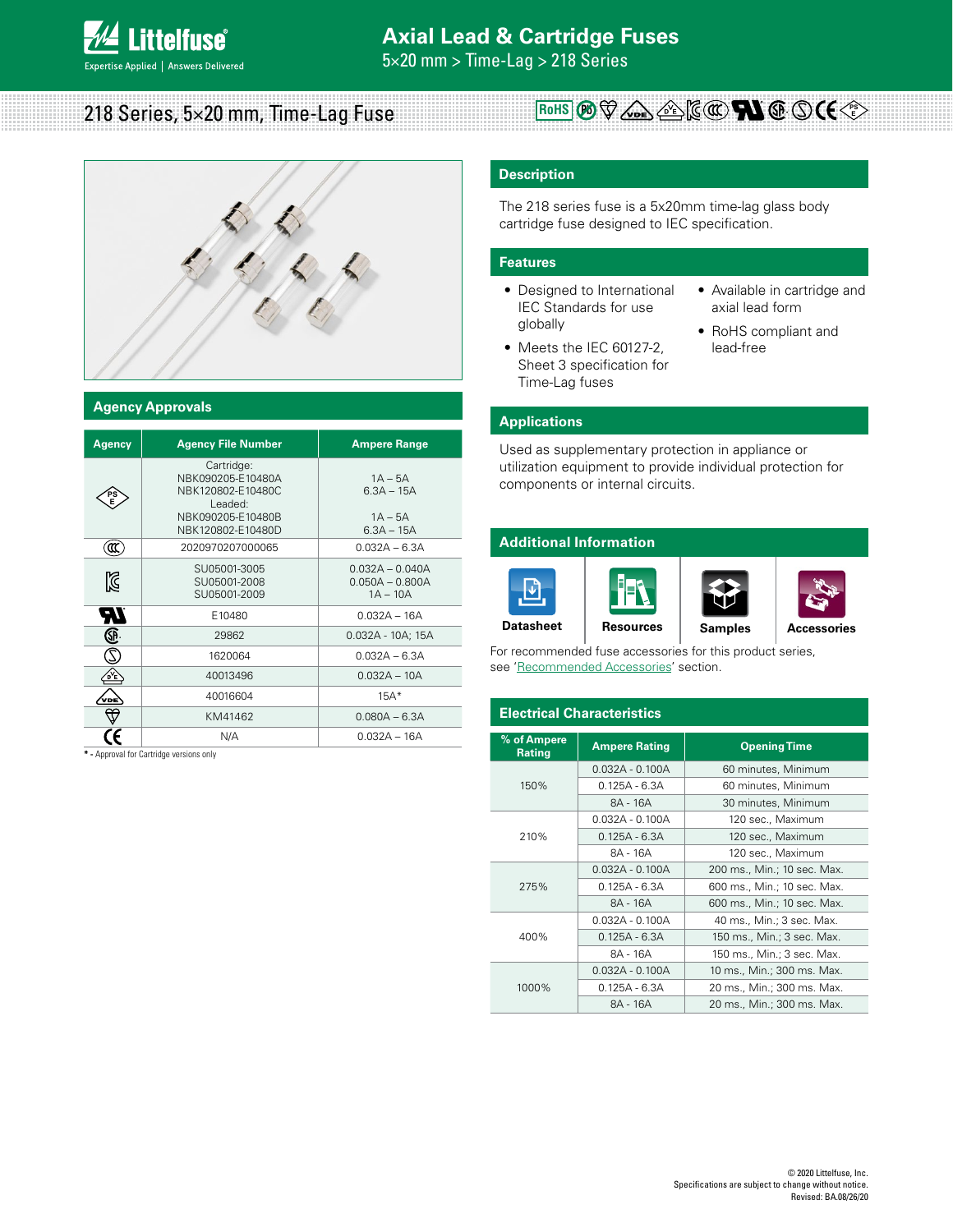# **Axial Lead & Cartridge Fuses**

5×20 mm > Time-Lag > 218 Series

| <b>Electrical Characteristics</b> |                             |                                        |                               |                                                    |                                              |                                                                   |                                                   |                          |                           |                           |                          |                         |                           |                                            |                           |                           |
|-----------------------------------|-----------------------------|----------------------------------------|-------------------------------|----------------------------------------------------|----------------------------------------------|-------------------------------------------------------------------|---------------------------------------------------|--------------------------|---------------------------|---------------------------|--------------------------|-------------------------|---------------------------|--------------------------------------------|---------------------------|---------------------------|
|                                   |                             |                                        |                               |                                                    |                                              | <b>Maximum</b>                                                    | <b>Maximum</b>                                    |                          |                           |                           |                          | <b>Agency Approvals</b> |                           |                                            |                           |                           |
| Amp<br>Code                       | Amp<br><b>Rating</b><br>(A) | <b>Voltage</b><br><b>Rating</b><br>(V) | Interrupting<br><b>Rating</b> | <b>Nominal Cold</b><br><b>Resistance</b><br>(Ohms) | <b>Melting</b><br>$l2t$ (A <sup>2</sup> sec) | <b>Nominal</b><br><b>Voltage Drop</b><br>at Rated<br>Current (mV) | <b>Power</b><br><b>Dissipation</b><br>At 1.5ln(W) | $\bigtriangledown$       | $\mathbb{Z}$              | $\widehat{\mathbb{C}}$    | <b>PS</b>                | R                       | ®                         | $\mathbb{S}% _{k}^{X\left( t_{1}\right) }$ | CE                        | ⚠                         |
| .032                              | 0.032                       | 250                                    |                               | 48.258                                             | 0.011                                        | 5000                                                              | 1.6                                               | $\overline{\phantom{a}}$ | X                         | $\times$                  | $\sim$                   | $\times$                | X                         | $\times$                                   | $\times$                  | $\times$                  |
| .040                              | 0.04                        | 250                                    |                               | 31.862                                             | 0.011                                        | 4000                                                              | 1.6                                               | ä,                       | $\times$                  | $\times$                  | $\sim$                   | $\times$                | X                         | $\times$                                   | $\times$                  | $\times$                  |
| .050                              | 0.05                        | 250                                    |                               | 21.292                                             | 0.027                                        | 3500                                                              | 1.6                                               | $\overline{\phantom{a}}$ | $\boldsymbol{\mathsf{X}}$ | $\times$                  | $\overline{\phantom{a}}$ | $\times$                | $\times$                  | $\times$                                   | $\times$                  | $\mathsf X$               |
| .063                              | 0.063                       | 250                                    |                               | 14.268                                             | 0.046                                        | 3000                                                              | 1.6                                               | ٠                        | $\times$                  | X                         | $\sim$                   | X                       | X                         | $\times$                                   | $\times$                  | $\times$                  |
| .080                              | 0.08                        | 250                                    |                               | 9.07                                               | 0.075                                        | 2500                                                              | 1.6                                               | $\times$                 | $\times$                  | $\times$                  | $\overline{\phantom{a}}$ | $\times$                | X                         | X                                          | $\times$                  | $\times$                  |
| .100                              | 0.1                         | 250                                    |                               | 6.018                                              | 0.079                                        | 2000                                                              | 1.6                                               | $\boldsymbol{\times}$    | $\times$                  | X                         | $\overline{\phantom{a}}$ | X                       | X                         | X                                          | $\times$                  | X                         |
| .125                              | 0.125                       | 250                                    |                               | 4.2                                                | 0.1465                                       | 1900                                                              | 1.6                                               | $\times$                 | $\times$                  | $\times$                  | $\overline{\phantom{a}}$ | $\times$                | X                         | $\times$                                   | $\times$                  | $\times$                  |
| .160                              | 0.16                        | 250                                    |                               | 3.7                                                | 0.144                                        | 1500                                                              | 1.6                                               | $\mathsf X$              | X                         | X                         | $\overline{\phantom{a}}$ | X                       | $\boldsymbol{\mathsf{X}}$ | X                                          | X                         | X                         |
| .200                              | 0.2                         | 250                                    |                               | 1.6                                                | 0.341                                        | 1300                                                              | 1.6                                               | $\times$                 | $\times$                  | $\times$                  | $\overline{\phantom{a}}$ | $\times$                | X                         | $\times$                                   | $\times$                  | $\times$                  |
| .250                              | 0.25                        | 250                                    |                               | 1.0495                                             | 0.5405                                       | 1100                                                              | 1.6                                               | $\times$                 | $\times$                  | $\times$                  | $\overline{\phantom{a}}$ | X                       | $\times$                  | $\times$                                   | X                         | X                         |
| .315                              | 0.315                       | 250                                    | 35 A @ 250 VAC                | 0.8475                                             | 1.11                                         | 1000                                                              | 1.6                                               | $\times$                 | $\times$                  | $\times$                  | $\overline{\phantom{a}}$ | $\times$                | $\times$                  | $\times$                                   | $\times$                  | $\times$                  |
| .400                              | 0.4                         | 250                                    |                               | 0.535                                              | 1.325                                        | 900                                                               | 1.6                                               | X                        | X                         | X                         | $\overline{\phantom{a}}$ | X                       | X                         | X                                          | X                         | X                         |
| .500                              | 0.5                         | 250                                    |                               | 0.37                                               | 2.825                                        | 300                                                               | 1.6                                               | $\times$                 | $\times$                  | $\times$                  | $\overline{\phantom{a}}$ | $\times$                | $\times$                  | $\times$                                   | $\times$                  | $\times$                  |
| .630                              | 0.63                        | 250                                    |                               | 0.275                                              | 4.675                                        | 250                                                               | 1.6                                               | $\times$                 | X                         | X                         | $\overline{\phantom{a}}$ | X                       | X                         | X                                          | X                         | $\times$                  |
| .800                              | 0.8                         | 250                                    |                               | 0.0813                                             | 3.37                                         | 150                                                               | 1.6                                               | $\mathsf X$              | $\times$                  | $\times$                  | $\overline{\phantom{a}}$ | $\times$                | $\times$                  | $\times$                                   | $\times$                  | $\mathsf X$               |
| 001.                              | 1                           | 250                                    |                               | 0.0613                                             | 6.73                                         | 150                                                               | 1.6                                               | $\times$                 | $\boldsymbol{\times}$     | $\boldsymbol{\mathsf{X}}$ | X                        | X                       | $\times$                  | $\times$                                   | $\times$                  | X                         |
| 1.25                              | 1.25                        | 250                                    |                               | 0.0446                                             | 12.65                                        | 150                                                               | 1.6                                               | $\mathsf X$              | $\mathsf X$               | $\mathsf X$               | $\mathsf X$              | $\times$                | X                         | $\times$                                   | $\mathsf X$               | $\mathsf X$               |
| 01.6                              | 1.6                         | 250                                    |                               | 0.0336                                             | 23.35                                        | 150                                                               | 1.6                                               | $\times$                 | $\times$                  | X                         | $\times$                 | X                       | $\times$                  | X                                          | X                         | $\times$                  |
| 002.                              | $\overline{2}$              | 250                                    |                               | 0.0293                                             | 14.45                                        | 150                                                               | 1.6                                               | $\times$                 | $\times$                  | $\times$                  | $\times$                 | $\times$                | $\times$                  | $\times$                                   | $\times$                  | X                         |
| 02.5                              | 2.5                         | 250                                    |                               | 0.0219                                             | 23.25                                        | 120                                                               | 1.6                                               | X                        | X                         | X                         | X                        | X                       | X                         | $\boldsymbol{\mathsf{X}}$                  | X                         | X                         |
| 3.15                              | 3.15                        | 250                                    |                               | 0.0173                                             | 38.15                                        | 100                                                               | 1.6                                               | $\times$                 | $\times$                  | $\times$                  | $\times$                 | $\times$                | $\times$                  | X                                          | $\times$                  | $\times$                  |
| 004.                              | 4                           | 250                                    | 40 A @ 250 VAC                | 0.0129                                             | 69.1                                         | 100                                                               | 1.6                                               | $\times$                 | $\mathsf{x}$              | $\times$                  | $\times$                 | X                       | $\times$                  | $\times$                                   | $\times$                  | $\boldsymbol{\mathsf{X}}$ |
| 005.                              | 5                           | 250                                    | 50 A @ 250 VAC                | 0.0104                                             | 111.0                                        | 100                                                               | 1.6                                               | $\times$                 | $\times$                  | $\times$                  | $\times$                 | $\times$                | $\times$                  | $\times$                                   | $\times$                  | $\times$                  |
| 06.3                              | 6.3                         | 250                                    | 63 A @ 250 VAC                | 0.0076                                             | 198.5                                        | 100                                                               | 1.6                                               | $\times$                 | $\times$                  | X                         | $\times$                 | X                       | $\times$                  | $\times$                                   | X                         | X                         |
| 008.                              | 8                           | 250                                    | 80 A @ 250 VAC                | 0.0059                                             | 341.5                                        | 100                                                               | $\overline{4}$                                    | $\overline{\phantom{a}}$ | $\mathsf X$               | $\overline{\phantom{a}}$  | $\mathsf X$              | $\mathsf X$             | X                         | $\overline{\phantom{a}}$                   | $\boldsymbol{\mathsf{X}}$ | $\times$                  |
| 010.                              | 10                          | 250                                    | 100 A @ 250 VAC               | 0.0045                                             | 568.0                                        | 100                                                               | 4                                                 | ٠                        | X                         | $\overline{\phantom{a}}$  | X                        | $\times$                | X                         | $\overline{\phantom{a}}$                   | $\times$                  | X                         |
| 12.5                              | 12.5                        | 250                                    | 63 A @ 250 VAC                | 0.0034                                             | 889.0                                        | 100                                                               | $\overline{4}$                                    | ÷.                       | ÷                         | ÷                         | $\mathsf X$              | $\times$                | $\blacksquare$            | ÷                                          | $\times$                  | ÷                         |
| 015.                              | 15                          | 250                                    | 100 A @ 250 VAC               | 0.0028                                             | 1405.00                                      | 100                                                               | 4                                                 | ä,                       |                           | ä,                        | X                        | $\times$                | X                         | ä,                                         | $\times$                  | $x^*$                     |
| 016.                              | 16                          | 250                                    | 63 A @ 250 VAC                | 0.0021                                             | 1955.00                                      | 100                                                               | $\overline{4}$                                    |                          |                           |                           |                          | X                       |                           |                                            | $\times$                  |                           |

**\* -** Approval for cartidge versions only



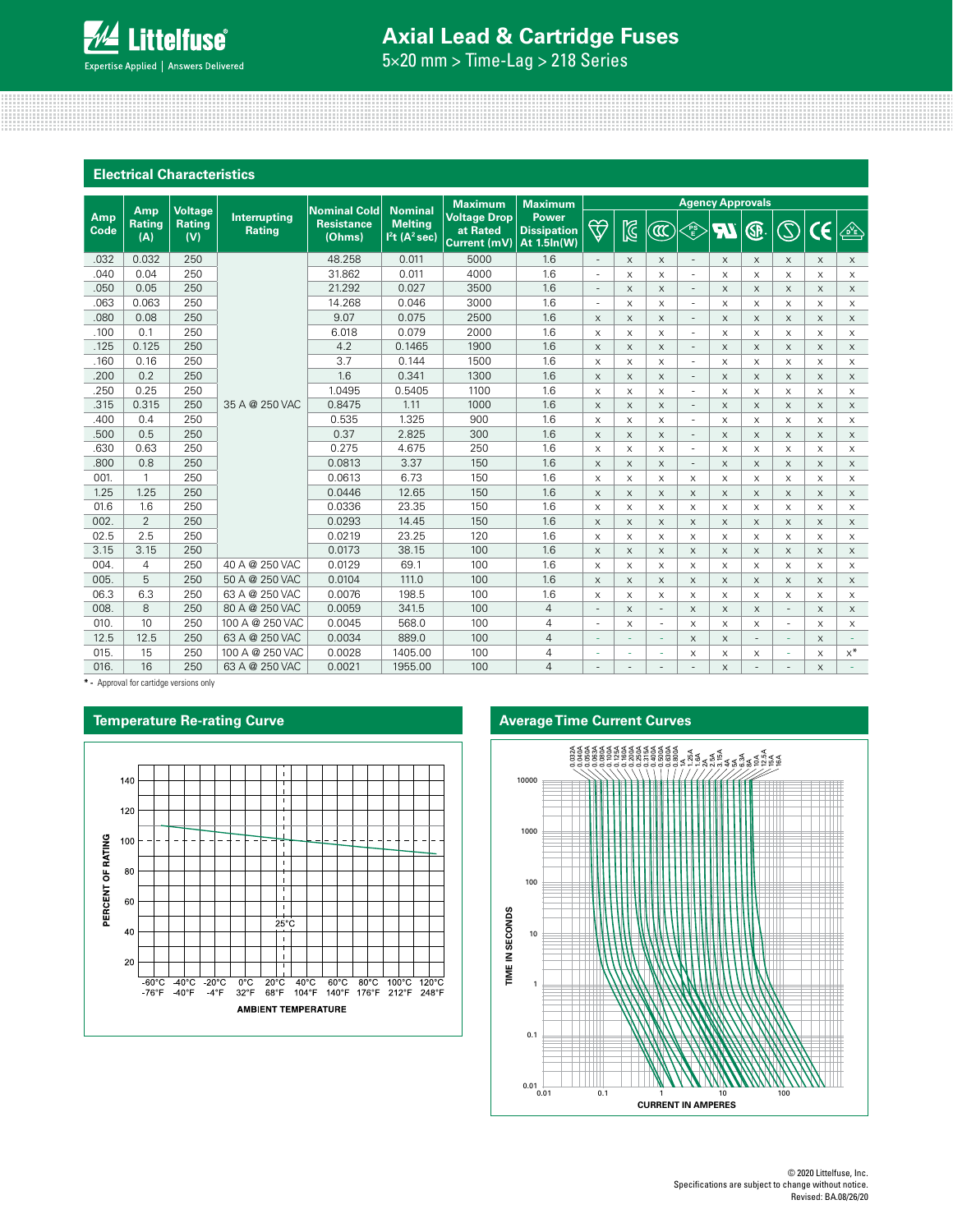

## **Axial Lead & Cartridge Fuses**

5×20 mm > Time-Lag > 218 Series

### **Soldering Parameters - Wave Soldering**



### **Recommended Process Parameters:**

| <b>Wave Parameter</b>                                | <b>Lead-Free Recommendation</b>   |
|------------------------------------------------------|-----------------------------------|
| Preheat:<br>(Depends on Flux Activation Temperature) | (Typical Industry Recommendation) |
| Temperature Minimum:                                 | $100^{\circ}$ C                   |
| Temperature Maximum:                                 | $150^{\circ}$ C                   |
| Preheat Time:                                        | 60-180 seconds                    |
| Solder Pot Temperature:                              | 260°C Maximum                     |
| Solder Dwell Time:                                   | 2-5 seconds                       |

#### **Recommended Hand-Solder Parameters:**

Solder Iron Temperature: 350°C +/- 5°C Heating Time: 5 seconds max. **Note:** These devices are not recommended for IR or Convection Reflow process.

### **Product Characteristics**

| <b>Material</b>          | <b>Body: Glass</b><br><b>Cap:</b> Nickel-plated Brass<br>Leads: Tin-plated Copper             |
|--------------------------|-----------------------------------------------------------------------------------------------|
| <b>Terminal Strength</b> | MIL-STD-202, Method 211, Test Condition A                                                     |
| Solderability            | MIL-STD-202, Method 208                                                                       |
| <b>Product Marking</b>   | <b>Cap1:</b> Brand logo, current and<br>voltage ratings<br><b>Cap2:</b> Agency approval marks |
| Packaging                | Available in Bulk (M=1000 pcs/pkg) or on Tape/Reel<br>$(MRET1=1000 pcs/real)$                 |

| <b>Operating Temperature</b> | $-55^{\circ}$ C to $+125^{\circ}$ C                                                                                     |
|------------------------------|-------------------------------------------------------------------------------------------------------------------------|
| <b>Thermal Shock</b>         | MIL-STD-202, Method 107, Test Condition B (5<br>cycles, $-65^{\circ}$ C to $+125^{\circ}$ C)                            |
| <b>Vibration</b>             | MIL-STD-202, Method 201                                                                                                 |
| <b>Humidity</b>              | MIL-STD-202, Method 103, Test Condition A<br>(High RH (95%) and elevated temperature<br>$(40^{\circ}$ C) for 240 hours) |
| <b>Salt Spray</b>            | MIL-STD-202, Method 101, Test Condition B                                                                               |